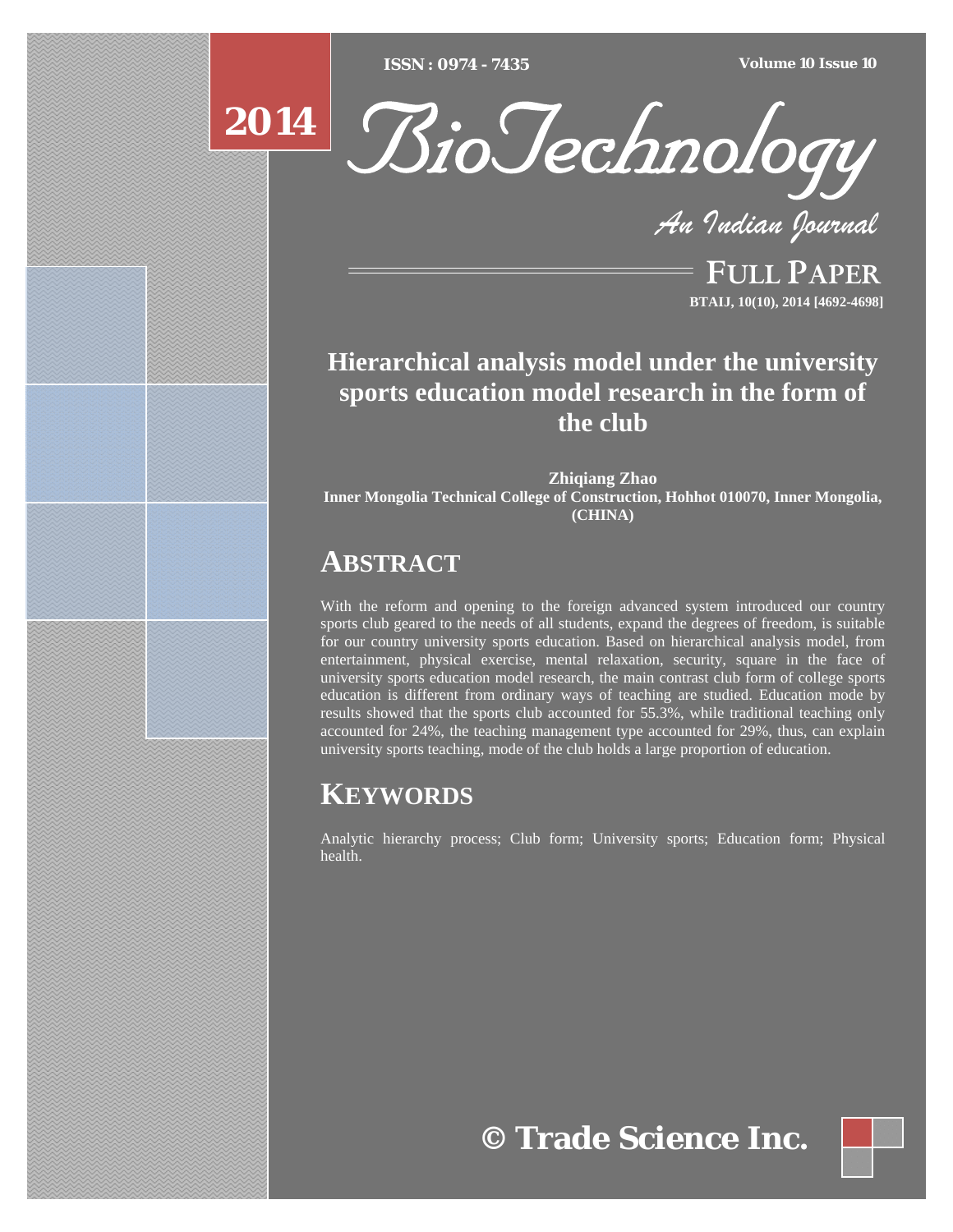## **INTRODUCTION**

 Club in the form of sports has a long history in abroad, for example, in Japan, after a slow start in just 40 years, for the club in the form of sports management and operation should have a higher level of development, in some of the western world, the club in the form of sports but also received the support of the masses, it is the place where sports activities occur most frequently, for the masses residents, the emergence of sports club form has become the main form to fitness. Is obtained by analysis, foreign sports club has the nature of non-profit, with the principle of voluntary and mass, and the club, for business. And most of the sports clubs are government funding and support

Along with our country economic growth, introducing foreign advanced system in the reform and opening to the outside world, study for sports clubs in China increased year by year, and seek to conform to the characteristic of our country sports club mode and management method, also many scholars to study.

### **Model establishments**

Analytic hierarchy process is originated from 1970s that discovered by an American operational research expert, he classified objects relative factors into target layer, criterion layer, scheme layer, and formed into good qualitative and quantitative analysis.

## **Establish hierarchical structure**

The paper based on analytic hierarchy process, it quantizes university physical education. Establish target layer, criterion layer, scheme layer relations.

**Target layer**: University sports education mode.

**Criterion layer**: Scheme influence factors,  $c_1$  is entertainment,  $c_2$  is mental relaxation,  $c_3$  is physical exercise,  $c_4$  is safety.

**Scheme layer**:  $A_1$  is sports club,  $A_2$  is general physical teaching,  $A_3$  is non-management teaching. It gets hierarchical structure as Figure 1 show:

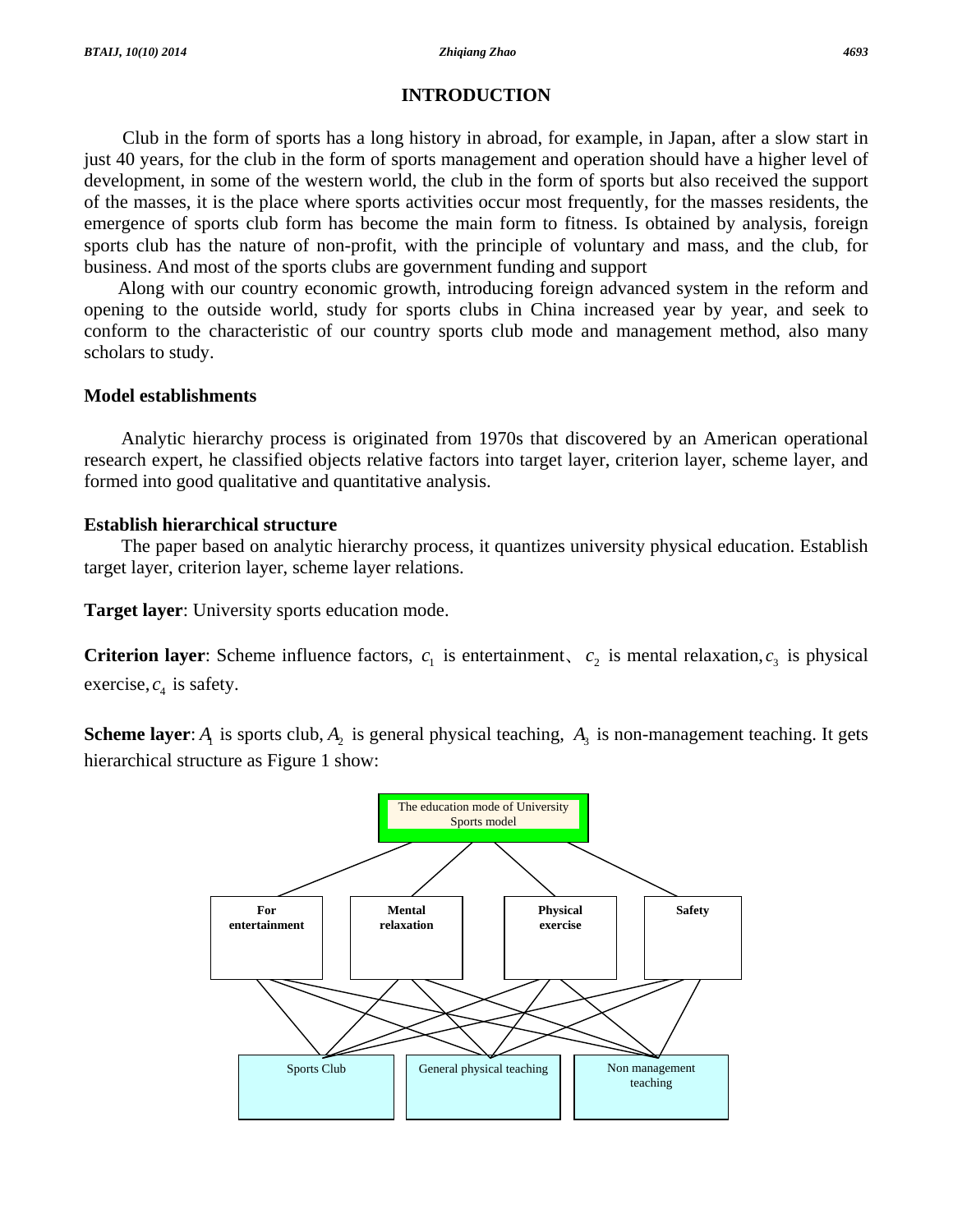#### **Figure 1 : Hierarchical structure**

## **Construct judgment (paired comparison) matrix**

 In criterion layer, each criterion target occupies different proportions, by researchers researching on criterion layer, and according to number  $1 \sim 9$  and its reciprocal to judge each criterion target occupied weights.

The paper takes TABLE 1 showed  $1 \sim 9$  scale table as evidence, it makes weight analysis.

| Scale $a_{ii}$ | <b>Definition</b>                                                           |  |  |  |  |  |
|----------------|-----------------------------------------------------------------------------|--|--|--|--|--|
|                | factor i and factor <i>i</i> have equal importance                          |  |  |  |  |  |
| 3              | factor i is slightly more important than factor j                           |  |  |  |  |  |
|                | factor i is relative more important than factor j                           |  |  |  |  |  |
|                | factor i is extremely more important than factor j                          |  |  |  |  |  |
| 9              | factor i is absolute more important than factor j                           |  |  |  |  |  |
| 2468           | Indicates middle state corresponding scale value of above judgments         |  |  |  |  |  |
| Reciprocal     | If factor i and factor j are relative weak, obtained judgment is reciprocal |  |  |  |  |  |

**TABLE 1 : 1~9 scale table** 

Refer to Figure 2, it is 1~9 scale Figure.



**Figure 2 : 1~9 scale Figure** 

At first, solve judgment matrix, according to above principle, reference  $1 \sim 9$  scale setting, and according to experts' experiences and refer to lots of documents, it gets paired comparison matrix that are respective as TABLE 2-6.

| G              | $\sqrt{2}$<br>ັ | $c_{\gamma}$ |              | ◡      |
|----------------|-----------------|--------------|--------------|--------|
| $C_{1}$        |                 | 1/3          | $\mathbf{c}$ | $\sim$ |
| c <sub>2</sub> | 31/8            |              |              |        |
| c <sub>3</sub> | 1/3             | 1/5          |              |        |
| $\mathcal{C}$  | 1/3             | 1/5          |              |        |

|  |  |  |  |  |  |  |  |  | <b>TABLE 3 : Comparison matrix</b> |  |
|--|--|--|--|--|--|--|--|--|------------------------------------|--|
|--|--|--|--|--|--|--|--|--|------------------------------------|--|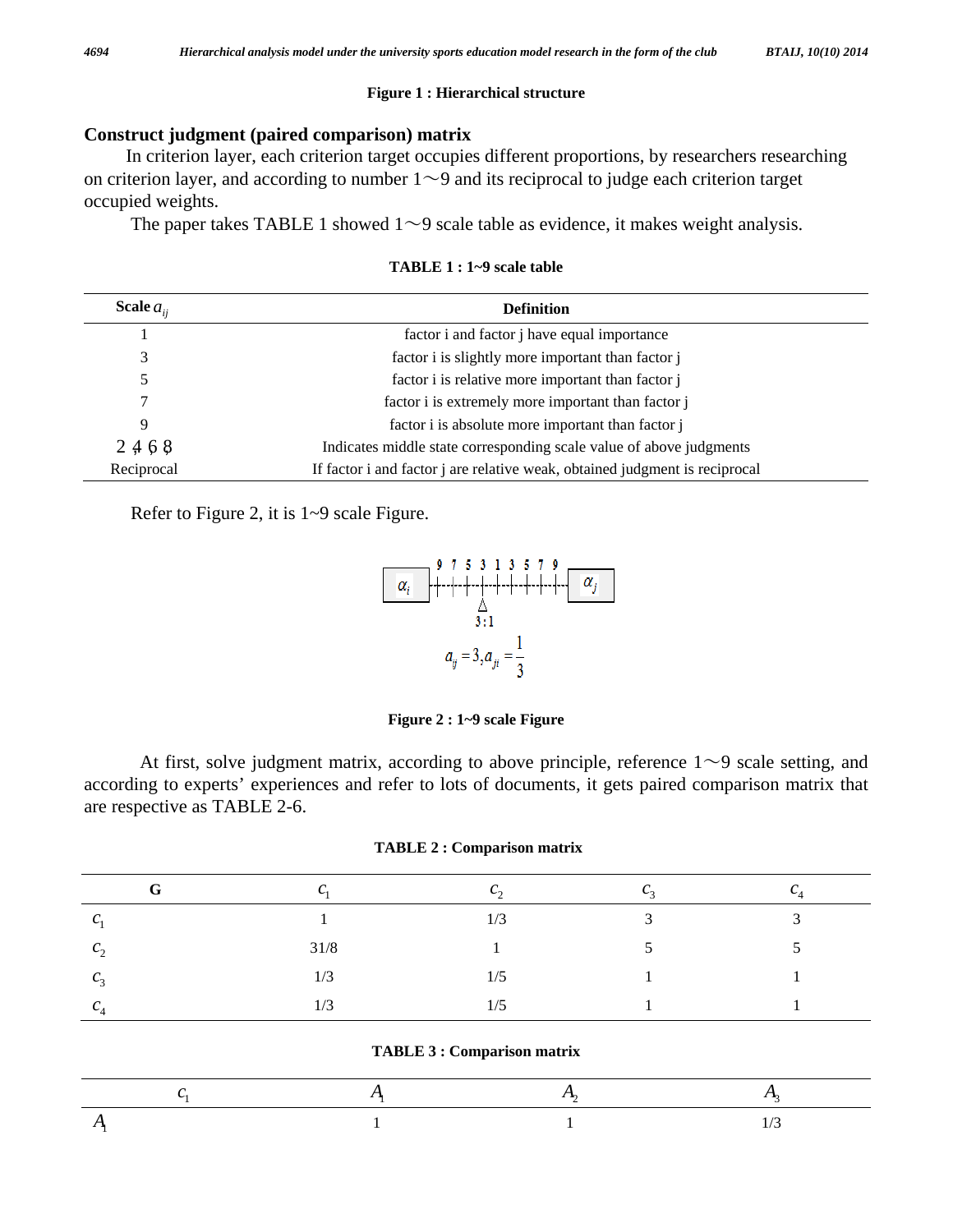| .   |  |  |
|-----|--|--|
| . . |  |  |

#### **TABLE 4 : Comparison matrix**

| $\sim$ |  |  |
|--------|--|--|
|        |  |  |
|        |  |  |
|        |  |  |

#### **TABLE 5 : Comparison matrix**

| . . | $\sqrt{2}$ |  |
|-----|------------|--|
|     |            |  |

#### **TABLE 6 : Comparison matrix**

| $\mathbf{U}$  |     |         |  |
|---------------|-----|---------|--|
|               |     |         |  |
| $\Delta$      | 1/5 |         |  |
| $\mathcal{L}$ | 1/8 | /5<br>ັ |  |

## **Hierarchical single arrangement and consistency test**

Use consistency indicator to test: Set in comparison matrix,  $\lambda_{\text{max}}$  is maximum feature value, n is comparison matrix order:  $C_I = \frac{\lambda_{\text{max}}}{\lambda_{\text{max}}}$  $CI = \frac{\lambda_{\text{max}} - n}{n - 1}$ 

*CI* Value gets smaller; Judgment matrix gets closer to completely consistent. *CI* gets bigger shows that known degree is lower.

## **Hierarchy total sorting and its consistency test**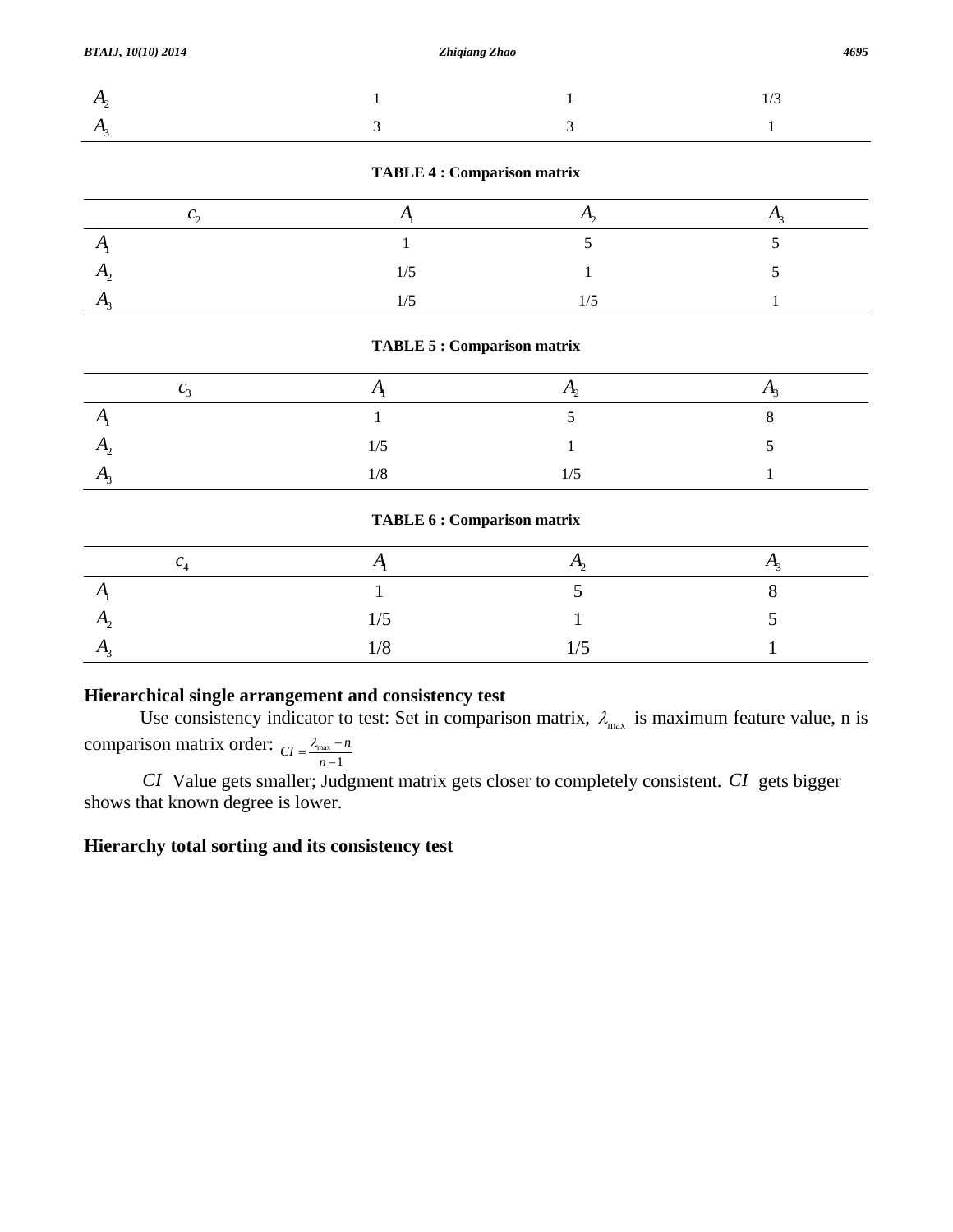$$
A = \begin{cases} 1 & 1/3 & 3 & 3 \ 1/3 & 1/5 & 1 & 1 \ 1/3 & 1/5 & 1 & 1 \ \end{cases}
$$
  
\n**Column vector normalization**  
\n**Solve sum by line**  
\n
$$
\begin{cases} 1.066 \\ 2.22 \\ 0.201 & 0.115 & 0.1 & 0.1 \ 0.386 \\ 0.386 \end{cases}
$$
  
\n
$$
\begin{cases} 1.066 \\ 2.22 \\ 0.386 \end{cases}
$$
  
\n
$$
\begin{cases} 0.2515 \\ 0.386 \end{cases}
$$
  
\n
$$
AW^{(0)} = \begin{cases} 1 & 1/3 & 3 & 3 \ 3 & 1 & 5 & 5 \ 1/3 & 1/5 & 1 & 1 \ 1/3 & 1/5 & 1 & 1 \ \end{cases}
$$
  
\n
$$
0.0965 = \begin{cases} 0.2514 \\ 0.555 \\ 0.0965 \end{cases}
$$
  
\n
$$
\lambda_{max} = \frac{1}{4} \left( \frac{1.012}{0.251} + \frac{2.275}{0.555} + \frac{0.387}{0.0965} + \frac{0.387}{0.0965} \right) = 4.037
$$
  
\n
$$
w^{(0)} = \begin{cases} 0.251 \\ 0.555 \\ 0.097 \\ 0.097 \end{cases}
$$

Similarly, it can calculate judgment matrix

$$
B_1 = \begin{Bmatrix} 1 & 1 & 1/3 \\ 1 & 1 & 1/3 \\ 3 & 3 & 1 \end{Bmatrix}, B_2 = \begin{Bmatrix} 1 & 5 & 5 \\ 1/5 & 1 & 5 \\ 1/5 & 1/5 & 1 \end{Bmatrix}, B_3 = \begin{Bmatrix} 1 & 5 & 8 \\ 1/5 & 1 & 5 \\ 1/8 & 1/5 & 1 \end{Bmatrix}, B_4 = \begin{Bmatrix} 1 & 5 & 8 \\ 1/5 & 1 & 5 \\ 1/8 & 1/5 & 1 \end{Bmatrix}
$$

Corresponding maximum feature value and feature vector are successive:

$$
\lambda^{(1)}_{\text{max}} = 3.64, \omega^{(1)}_{1} = \begin{cases} 0.244 \\ 0.244 \\ 0.512 \end{cases}
$$

$$
\lambda^{(2)}_{\text{max}} = 3.29, \omega^{(1)}_{2} = \begin{cases} 0.657 \\ 0.251 \\ 0.092 \end{cases}
$$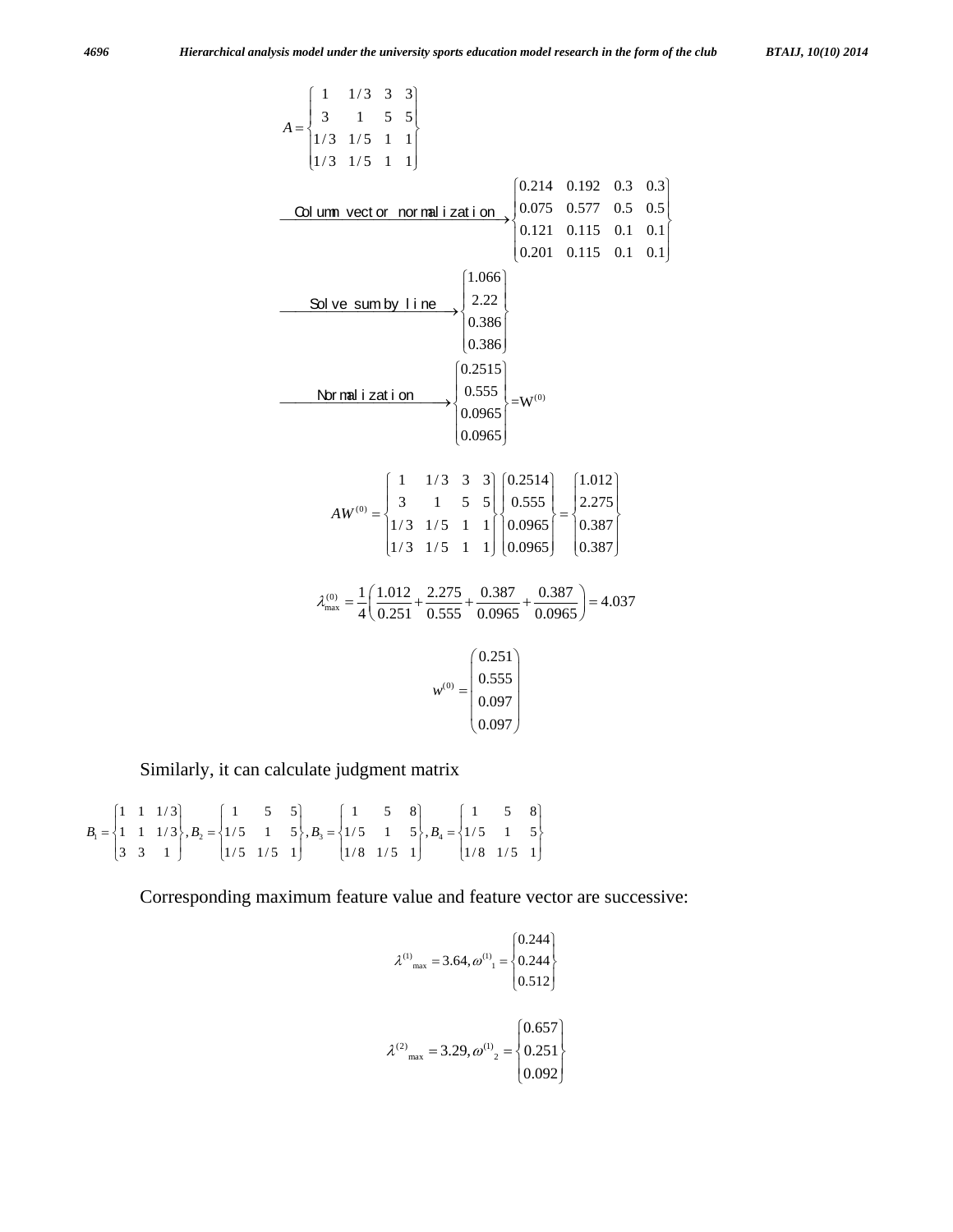$$
\lambda^{(3)}_{\text{max}} = 3.31, \omega^{(1)}_{3} = \begin{cases} 0.648 \\ 0.204 \\ 0.148 \end{cases}
$$

$$
\lambda^{(4)}_{\text{max}} = 3.31, \omega^{(1)}_{4} = \begin{cases} 0.648 \\ 0.204 \\ 0.148 \end{cases}
$$

Use consistency indicator to test:  $\overline{CI} = \frac{\lambda_{\text{max}}}{I}$  $CI = \frac{\lambda_{\text{max}} - n}{n - 1}$ ,  $CR = \frac{CI}{RI}$ 

**TABLE 7 : RI value** 

|   |  |             |      |      |                                                                         |                |                                                           |                              | πŋ                         | -- |
|---|--|-------------|------|------|-------------------------------------------------------------------------|----------------|-----------------------------------------------------------|------------------------------|----------------------------|----|
| M |  | FQ<br>v. jo | 0.90 | 1.14 | $\overline{\phantom{a}}$<br>1.24<br>the contract of the contract of the | $\sim$<br>1.JA | $\rightarrow$<br>.<br>the contract of the contract of the | . .<br>ن+.1<br>$\sim$ $\sim$ | $\Delta$ <sup>c</sup><br>. |    |

(1) It gets judgment matrix *A*,  $\lambda^{(0)}_{max} = 4.073, RI = 0.9$ 

$$
CI = \frac{4.073 - 4}{4 - 1} = 0.24
$$

$$
CR = \frac{CI}{RI} = \frac{0.024}{0.90} = 0.027 < 0.1
$$

 It shows A inconsistency test is valid and moves within permissible range, it can use A feature vector to replace weight vector.

(2) Similarly, make consistency test on judgment matrix  $B_1$ ,  $B_2$ ,  $B_3$ ,  $B_4$ , it gets weight vectors.

Utilize hierarchical chart drawing out calculation results from target layer to scheme layer, as Figure 3 show.



**Figure 3 : Hierarchical structure chart**